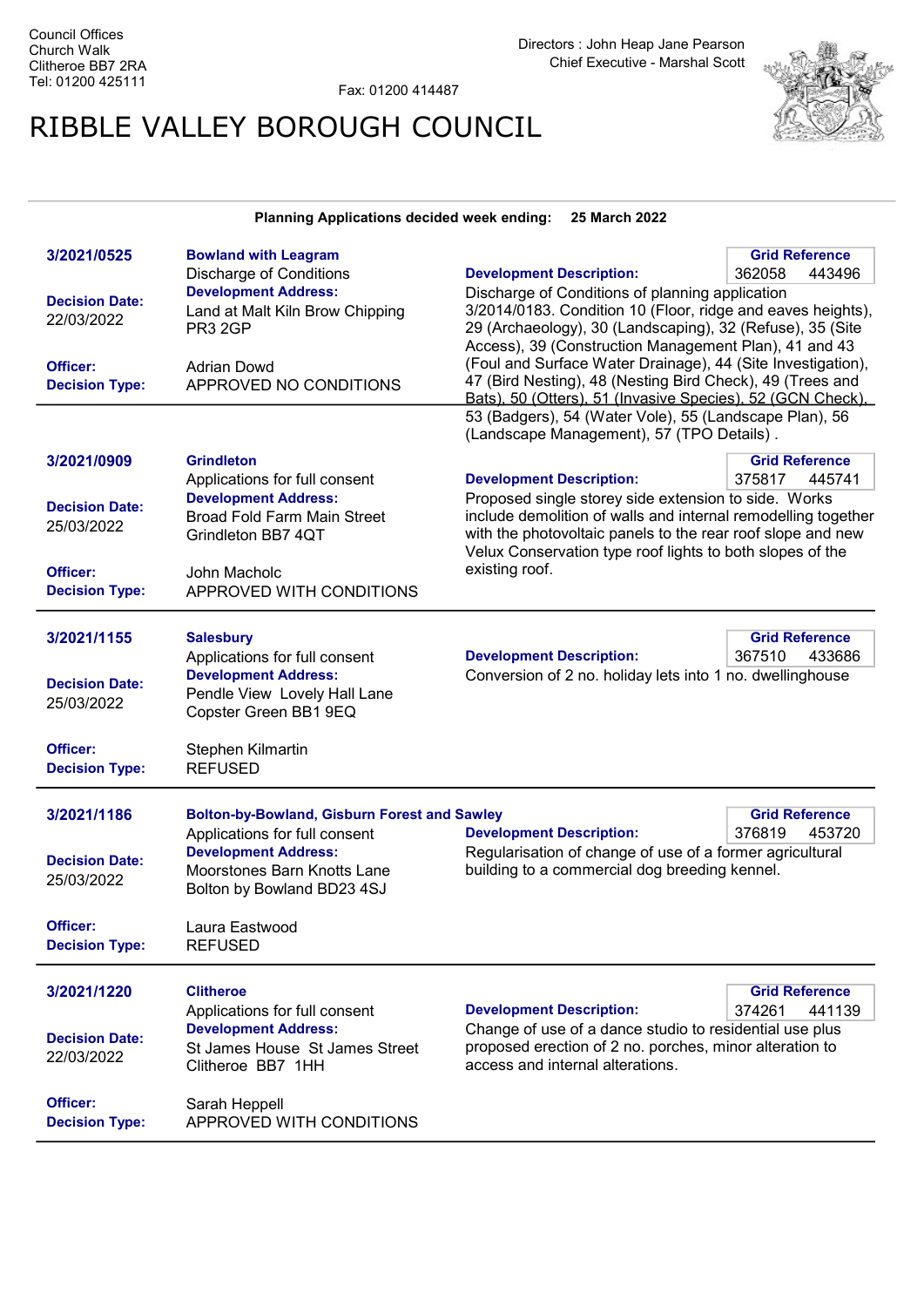| 3/2021/1244<br><b>Decision Date:</b><br>23/03/2022 | <b>Clitheroe</b><br>Alter or Extend a Listed Building<br><b>Development Address:</b><br>Major House 12 Church Street<br>Clitheroe BB7 2DG | <b>Development Description:</b><br>Replacement of greenhouse with glazed verandah                                                                                                                                                | <b>Grid Reference</b><br>374442<br>442005 |
|----------------------------------------------------|-------------------------------------------------------------------------------------------------------------------------------------------|----------------------------------------------------------------------------------------------------------------------------------------------------------------------------------------------------------------------------------|-------------------------------------------|
| Officer:<br><b>Decision Type:</b>                  | Laura Eastwood<br>APPROVED WITH CONDITIONS                                                                                                |                                                                                                                                                                                                                                  |                                           |
| 3/2021/1252<br><b>Decision Date:</b>               | <b>Whalley</b><br><b>Discharge of Conditions</b><br><b>Development Address:</b>                                                           | <b>Development Description:</b><br>Discharge of Conditions 4 (Glazed Screen), 5 (Doorway                                                                                                                                         | <b>Grid Reference</b><br>373324<br>436429 |
| 21/03/2022<br>Officer:                             | Old Grammar School Community<br><b>Centre Station Road Whalley BB7</b><br>9RH<br><b>Adrian Dowd</b>                                       | specifications), 6 (Specifications and samples) and 7<br>(Window, door, rooflights, outdoor play area specifications)<br>of planning application 3/2021/0350.                                                                    |                                           |
| <b>Decision Type:</b>                              | APPROVED NO CONDITIONS                                                                                                                    |                                                                                                                                                                                                                                  |                                           |
| 3/2021/1274                                        | <b>Clayton-le-Dale</b><br>Applications for full consent                                                                                   | <b>Development Description:</b>                                                                                                                                                                                                  | <b>Grid Reference</b><br>366325<br>433112 |
| <b>Decision Date:</b><br>25/03/2022                | <b>Development Address:</b><br>Craigmore Longsight Road Copster<br>Green BB1 9EX                                                          | Proposed replacement entrance with a 1 1/2 storey<br>extension, a flat roof rear extension, a flat roof side<br>extension link to the garage, rear first floor additions<br>including two gable extensions and two roof dormers. |                                           |
| Officer:<br><b>Decision Type:</b>                  | Sarah Heppell<br>APPROVED WITH CONDITIONS                                                                                                 |                                                                                                                                                                                                                                  |                                           |
| 3/2021/1291                                        | <b>Worston</b><br>Applications for full consent                                                                                           | <b>Development Description:</b>                                                                                                                                                                                                  | <b>Grid Reference</b><br>376836<br>442798 |
| <b>Decision Date:</b><br>23/03/2022                | <b>Development Address:</b><br>Abbey House Worston Clitheroe<br><b>BB7 1QA</b>                                                            | Proposed single storey rear extension with removal of<br>existing rear outbuilding.                                                                                                                                              |                                           |
| Officer:<br><b>Decision Type:</b>                  | Sarah Heppell<br><b>REFUSED</b>                                                                                                           |                                                                                                                                                                                                                                  |                                           |
| 3/2021/1293                                        | <b>Rimington and Middop</b><br>Applications for full consent                                                                              | <b>Development Description:</b>                                                                                                                                                                                                  | <b>Grid Reference</b><br>381410<br>445594 |
| <b>Decision Date:</b><br>24/03/2022                | <b>Development Address:</b><br>2 Howcroft Cottage Stopper Lane<br>Rimington BB7 4EJ                                                       | Amendment and resubmission of 3/2021/0919. Amended to<br>replacement single storey extension.                                                                                                                                    |                                           |
| Officer:<br><b>Decision Type:</b>                  | John Macholc<br>APPROVED WITH CONDITIONS                                                                                                  |                                                                                                                                                                                                                                  |                                           |
| 3/2022/0027                                        | <b>Bashall Eaves and Mitton</b><br>Applications for full consent                                                                          | <b>Development Description:</b>                                                                                                                                                                                                  | <b>Grid Reference</b><br>369914<br>443789 |
| <b>Decision Date:</b><br>23/03/2022                | <b>Development Address:</b><br>Robin Hill Rabbit Lane Talbot Bridge<br><b>Bashall Eaves BB7 3NA</b>                                       | Erection of storage building to the rear of the existing<br>garage.                                                                                                                                                              |                                           |
| Officer:<br><b>Decision Type:</b>                  | Ben Taylor<br>APPROVED WITH CONDITIONS                                                                                                    |                                                                                                                                                                                                                                  |                                           |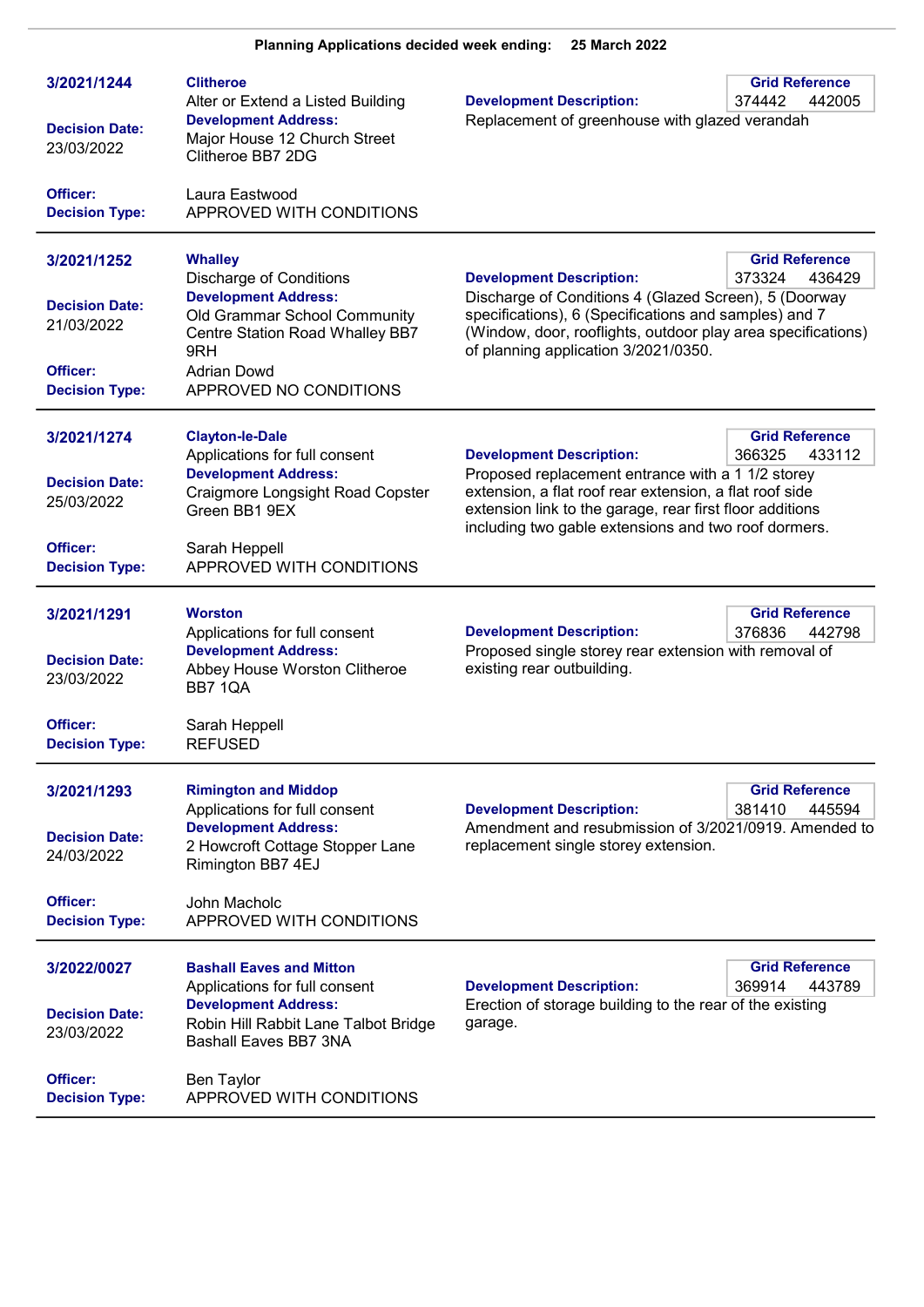| 3/2022/0042<br><b>Decision Date:</b><br>22/03/2022             | <b>Billington and Langho</b><br>Applications for full consent<br><b>Development Address:</b><br>St Marys RC School Whalley Road<br>Wilpshire BB6 8EQ               | <b>Development Description:</b><br>Demolition of the existing upvc link corridor and<br>construction of a new link corridor and partial infill<br>extension.                               | <b>Grid Reference</b><br>370476<br>434048 |
|----------------------------------------------------------------|--------------------------------------------------------------------------------------------------------------------------------------------------------------------|--------------------------------------------------------------------------------------------------------------------------------------------------------------------------------------------|-------------------------------------------|
| Officer:<br><b>Decision Type:</b>                              | Sarah Heppell<br>APPROVED WITH CONDITIONS                                                                                                                          |                                                                                                                                                                                            |                                           |
| 3/2022/0048<br><b>Decision Date:</b><br>23/03/2022             | <b>Newton</b><br>Applications for full consent<br><b>Development Address:</b><br>The Cottage Barn Chapel Lane<br>Newton BB7 3DY                                    | <b>Development Description:</b><br>Construction of new single storey holiday cottage.                                                                                                      | <b>Grid Reference</b><br>369667<br>450430 |
| Officer:<br><b>Decision Type:</b>                              | Stephen Kilmartin<br>APPROVED WITH CONDITIONS                                                                                                                      |                                                                                                                                                                                            |                                           |
| 3/2022/0055<br><b>Decision Date:</b><br>23/03/2022             | <b>West Bradford</b><br>Applications for full consent<br><b>Development Address:</b><br>Old Eaves Hall Waddington Road<br>West Bradford BB7 3JF                    | <b>Development Description:</b><br>Proposed single storey rear extension                                                                                                                   | <b>Grid Reference</b><br>373410<br>444812 |
| Officer:<br><b>Decision Type:</b>                              | John Macholc<br>APPROVED WITH CONDITIONS                                                                                                                           |                                                                                                                                                                                            |                                           |
| 3/2022/0062<br><b>Decision Date:</b><br>25/03/2022             | <b>Clitheroe</b><br>Applications for full consent<br><b>Development Address:</b><br>4 Mayfield Avenue Clitheroe BB7<br>1LB                                         | <b>Development Description:</b><br>Proposed single-storey extensions to side and rear.                                                                                                     | <b>Grid Reference</b><br>374712<br>441375 |
| Officer:<br><b>Decision Type:</b>                              | Sarah Heppell<br>APPROVED WITH CONDITIONS                                                                                                                          |                                                                                                                                                                                            |                                           |
| 3/2022/0068<br><b>Decision Date:</b><br>23/03/2022             | <b>Billington and Langho</b><br>Applications for full consent<br><b>Development Address:</b><br>27a Calder Avenue Billington BB7<br>9NQ                            | <b>Development Description:</b><br>Regularisation of unauthorised erection of a different<br>detached dwelling than the designs approved under<br>applications 3/2017/0128 or 3/2015/0538. | <b>Grid Reference</b><br>372405<br>435613 |
| Officer:<br><b>Decision Type:</b>                              | <b>Ben Taylor</b><br>APPROVED WITH CONDITIONS                                                                                                                      |                                                                                                                                                                                            |                                           |
| 3/2022/0079<br><b>Decision Date:</b><br>23/03/2022<br>Officer: | <b>Clayton-le-Dale</b><br>Applications for full consent<br><b>Development Address:</b><br>Ingledale Longsight Road Clayton le<br>Dale BB1 9EX<br><b>Ben Taylor</b> | <b>Development Description:</b><br>Replacement four bedroom dwelling. Site redevelopment<br>and increase of residential curtilage with a new proposed<br>stable block.                     | <b>Grid Reference</b><br>366429<br>433183 |
| <b>Decision Type:</b>                                          | <b>REFUSED</b>                                                                                                                                                     |                                                                                                                                                                                            |                                           |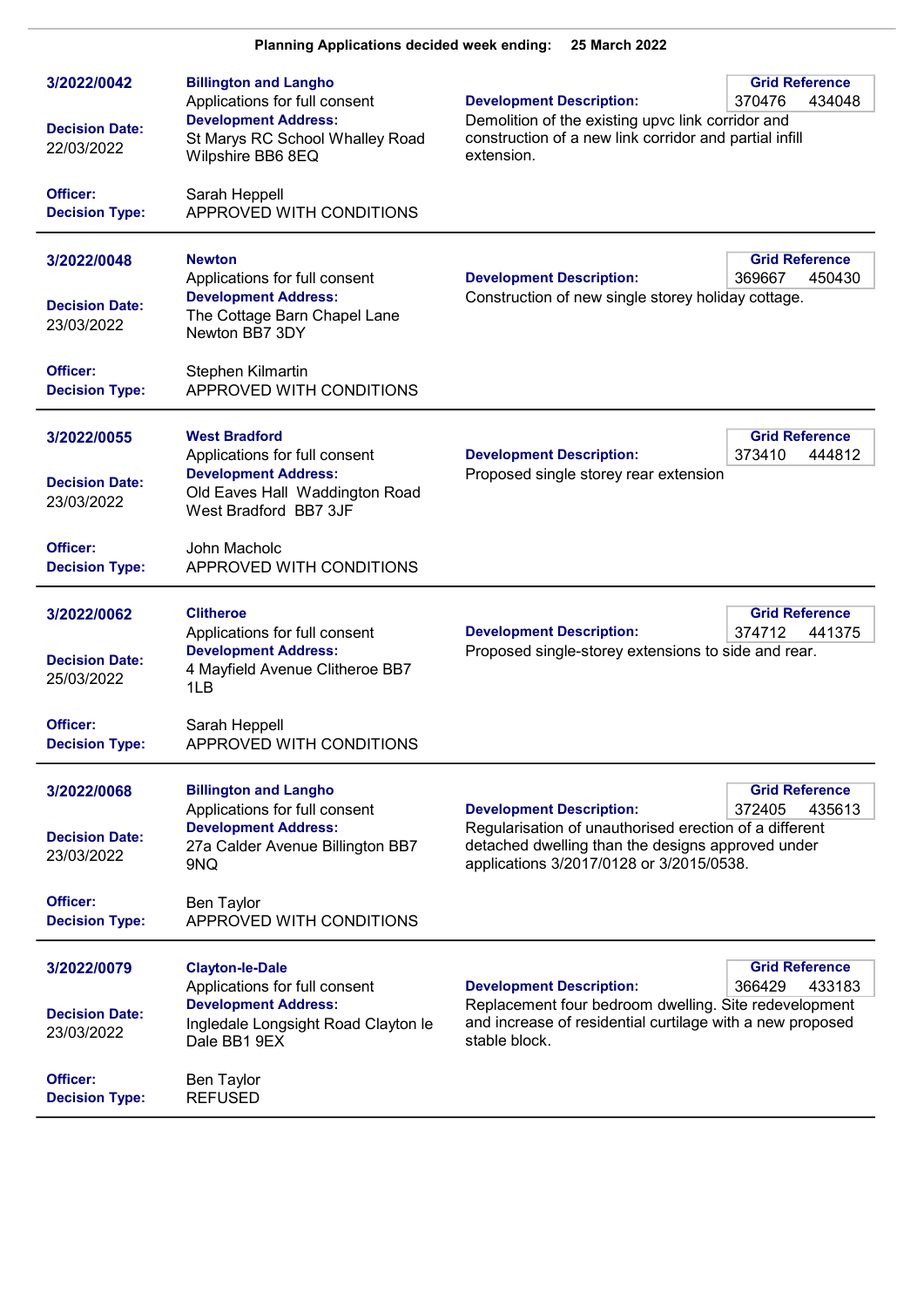| 3/2022/0098<br><b>Decision Date:</b><br>22/03/2022 | <b>Pendleton</b><br><b>Discharge of Conditions</b><br><b>Development Address:</b><br>Town Farm Main Street Pendleton<br>BB7 1PT                               | <b>Development Description:</b><br>Discharge of conditions 3 (materials), 4 (boundary<br>treatment) and 14 (construction method statement) from<br>Prior Notification under Class Q 3/2020/0596.                                      | <b>Grid Reference</b><br>375743<br>439572 |
|----------------------------------------------------|---------------------------------------------------------------------------------------------------------------------------------------------------------------|---------------------------------------------------------------------------------------------------------------------------------------------------------------------------------------------------------------------------------------|-------------------------------------------|
| Officer:<br><b>Decision Type:</b>                  | John Macholc<br>APPROVED WITH CONDITIONS                                                                                                                      |                                                                                                                                                                                                                                       |                                           |
| 3/2022/0102<br><b>Decision Date:</b><br>23/03/2022 | <b>Bowland with Leagram</b><br>Applications for full consent<br><b>Development Address:</b><br>Higher Lickhurst Farm Twins Brook<br>Road Chipping PR3 2QT     | <b>Grid Reference</b><br><b>Development Description:</b><br>363702<br>445904<br>Conversion of a former agricultural barn into residential<br>accommodation to form an annexe to and extend the<br>curtilage of Higher Lickhurst Farm. |                                           |
| Officer:<br><b>Decision Type:</b>                  | Laura Eastwood<br>APPROVED WITH CONDITIONS                                                                                                                    |                                                                                                                                                                                                                                       |                                           |
| 3/2022/0103<br><b>Decision Date:</b><br>21/03/2022 | <b>Aighton, Bailey &amp; Chaigley</b><br><b>Discharge of Conditions</b><br><b>Development Address:</b><br>Hall Barns Farm Knowles Brow<br>Hurst Green BB7 9PT | <b>Development Description:</b><br>Discharge of condition 9 (walling and roofing materials)<br>from Listed Building Consent 3/2021/0256.                                                                                              | <b>Grid Reference</b><br>369329<br>438782 |
| Officer:<br><b>Decision Type:</b>                  | <b>Adrian Dowd</b><br>APPROVED NO CONDITIONS                                                                                                                  |                                                                                                                                                                                                                                       |                                           |
| 3/2022/0110<br><b>Decision Date:</b><br>23/03/2022 | <b>Whalley</b><br>Variation of Condition<br><b>Development Address:</b><br>Land Adjacent to 39 Clitheroe Road<br>Whalley BB7 9AD                              | <b>Development Description:</b><br>Variation of Condition 2 (Plans) of planning permission<br>3/2021/0583 to change the design of the proposed house to<br>a smaller, more traditional character.                                     | <b>Grid Reference</b><br>373455<br>436949 |
| Officer:<br><b>Decision Type:</b>                  | Laura Eastwood<br>APPROVED WITH CONDITIONS                                                                                                                    |                                                                                                                                                                                                                                       |                                           |
| 3/2022/0119<br><b>Decision Date:</b><br>22/03/2022 | <b>Downham</b><br><b>Discharge of Conditions</b><br><b>Development Address:</b><br>Back o'Thorn 25 Brookside<br>Downham BB7 4BP                               | <b>Development Description:</b><br>Discharge of condition 3 from planning permission<br>3/2021/0039 (programme of archaeological work).                                                                                               | <b>Grid Reference</b><br>378685<br>444074 |
| Officer:<br><b>Decision Type:</b>                  | John Macholc<br>APPROVED WITH CONDITIONS                                                                                                                      |                                                                                                                                                                                                                                       |                                           |
| 3/2022/0144<br><b>Decision Date:</b><br>21/03/2022 | <b>Gisburn</b><br>Applications for full consent<br><b>Development Address:</b><br>Land to the rear of Pimlico House<br>Gisburn Road Gisburn BB7 4ES           | <b>Development Description:</b><br>Proposed erection of a random stone single residential<br>dwelling within the rear curtilage of Pimlico House.                                                                                     | <b>Grid Reference</b><br>382748<br>448785 |
| Officer:<br><b>Decision Type:</b>                  | Stephen Kilmartin<br><b>REFUSED</b>                                                                                                                           |                                                                                                                                                                                                                                       |                                           |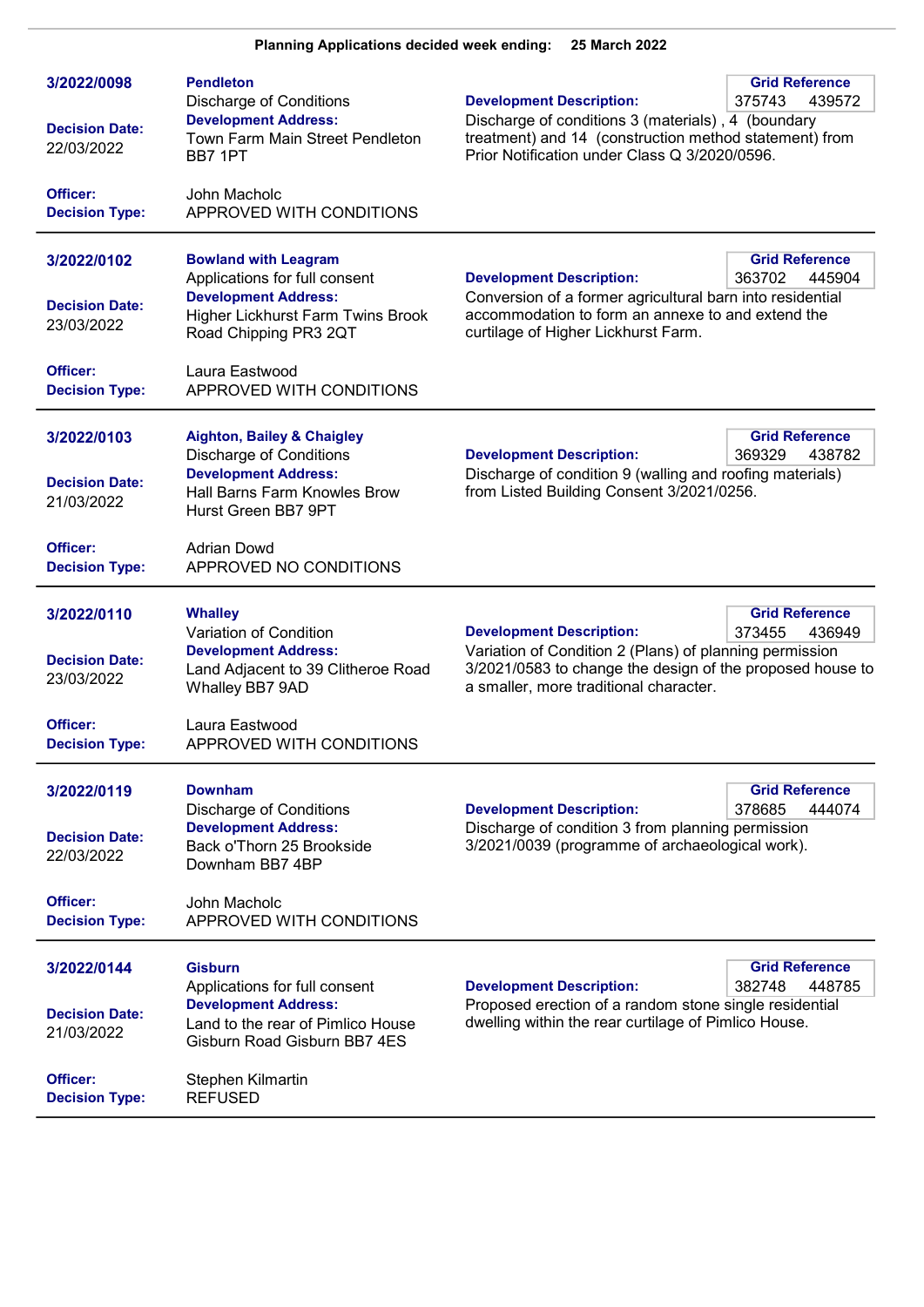| 3/2022/0168<br><b>Decision Date:</b><br>21/03/2022<br>Officer:<br><b>Decision Type:</b> | <b>Billington and Langho</b><br>Variation of Condition<br><b>Development Address:</b><br>Land off Elker Lane Billington BB7<br>9YB<br>Stephen Kilmartin<br><b>REFUSED</b>                                                                  | <b>Development Description:</b><br>Variation of Condition 2 (Plans) of planning permission<br>3/2014/0801. Owing to post completion issues with ponding<br>and standing water, a section of swale has been replaced<br>with pipework as a remediation solution.                                                                                                         | <b>Grid Reference</b><br>371872<br>435653 |
|-----------------------------------------------------------------------------------------|--------------------------------------------------------------------------------------------------------------------------------------------------------------------------------------------------------------------------------------------|-------------------------------------------------------------------------------------------------------------------------------------------------------------------------------------------------------------------------------------------------------------------------------------------------------------------------------------------------------------------------|-------------------------------------------|
| 3/2022/0179<br><b>Decision Date:</b><br>22/03/2022<br>Officer:<br><b>Decision Type:</b> | <b>Slaidburn &amp; Easington</b><br><b>Discharge of Conditions</b><br><b>Development Address:</b><br><b>United Utilities Hodder Works</b><br>Catlow Road Slaidburn BB7 3AQ<br>John Macholc<br>APPROVED WITH CONDITIONS                     | <b>Development Description:</b><br>Discharge of condition 11 (materials) from planning<br>permission 3/2020/0275.                                                                                                                                                                                                                                                       | <b>Grid Reference</b><br>371662<br>454605 |
| 3/2022/0209<br><b>Decision Date:</b><br>22/03/2022<br>Officer:<br><b>Decision Type:</b> | <b>Mellor</b><br>Application for tree works<br><b>Development Address:</b><br>Woodfold Hall Woodfold Park Mellor<br>BB27QA<br>David Hewitt<br>APPROVED WITH CONDITIONS                                                                     | <b>Development Description:</b><br>Tree Works. To fell tree's - T1, T2, T3, T4, T5, T6, G5, G6,<br>G7.                                                                                                                                                                                                                                                                  | <b>Grid Reference</b><br>363381<br>429540 |
| 3/2022/0250<br><b>Decision Date:</b><br>23/03/2022<br>Officer:<br><b>Decision Type:</b> | <b>Chatburn</b><br>Application for tree works in a conser<br><b>Development Address:</b><br>3 Cloughbank Chatburn Clitheroe<br>BB74AT<br>David Hewitt<br>APPROVED WITH CONDITIONS                                                          | <b>Development Description:</b><br>To fell one polar tree.                                                                                                                                                                                                                                                                                                              | <b>Grid Reference</b><br>376939<br>444019 |
| 3/2022/0251<br><b>Decision Date:</b><br>22/03/2022<br>Officer:<br><b>Decision Type:</b> | <b>Clitheroe</b><br><b>Observations to Another Local Auth</b><br><b>Development Address:</b><br>Land at Oswaldtwistle Moor south of<br>Haslingden Road Oswaldtwistle<br>John Macholc<br>DOES NOT WISH TO COMMENT (obs. Weer igdj. borough) | <b>Grid Reference</b><br><b>Development Description:</b><br>376074<br>424666<br>Consultation on Hyndburn Borough Council application<br>11/21/0524 for full variation of condition 4 (First export date<br>of electricity to the grid and decommissioning of<br>development to be extended until 2050) pursuant to<br>11/09/0512. Viewable via Hyndburn Borough Council |                                           |
| 3/2022/0257<br><b>Decision Date:</b><br>22/03/2022<br>Officer:<br><b>Decision Type:</b> | <b>Whalley</b><br>Application for tree works in a conser<br><b>Development Address:</b><br>18 The Sands Whalley BB7 9TL<br>David Hewitt<br>APPROVED NO CONDITIONS                                                                          | <b>Development Description:</b><br>Crown raise beech tree to 6m and reduce limb on the east<br>by 2m.                                                                                                                                                                                                                                                                   | <b>Grid Reference</b><br>373070<br>436169 |